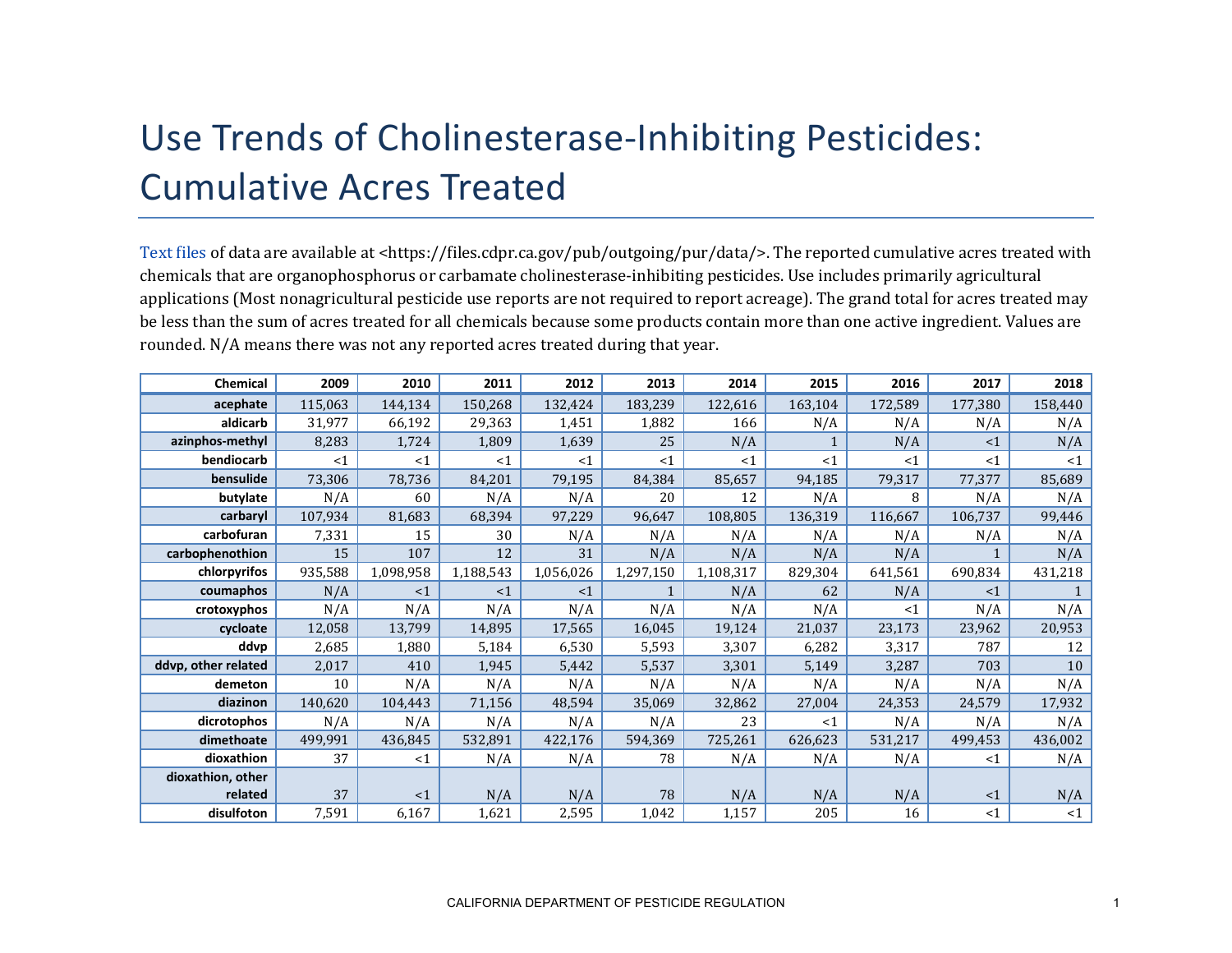| Chemical                    | 2009    | 2010    | 2011    | 2012    | 2013    | 2014         | 2015         | 2016           | 2017         | 2018    |
|-----------------------------|---------|---------|---------|---------|---------|--------------|--------------|----------------|--------------|---------|
| epn                         | N/A     | 135     | <1      | <1      | 2       | $\leq 1$     | <1           | $\overline{2}$ | <1           | <1      |
| eptc                        | 49,708  | 44,289  | 47,770  | 56,872  | 69,989  | 89,126       | 91,512       | 100,883        | 104,151      | 91,178  |
| ethephon                    | 261,336 | 455,338 | 602,803 | 533,731 | 475,399 | 414,279      | 363,766      | 452,937        | 552,728      | 495,261 |
| ethion                      | 15      | 184     | 81      | 332     | N/A     | <1           | 306          | N/A            | 30           | N/A     |
| ethoprop                    | 4,293   | 1,348   | 1,892   | 541     | 676     | 844          | 591          | 575            | 582          | 1,712   |
| fenamiphos                  | 7,537   | 5,873   | 2,127   | 2,691   | 1,437   | 465          | ~1~          | <1             | 20           | <1      |
| fenthion                    | $<1\,$  | ${<}1$  | $<1\,$  | N/A     | N/A     | ${<}1$       | N/A          | 60             | N/A          | N/A     |
| fonofos                     | N/A     | 3       | N/A     | N/A     | N/A     | N/A          | N/A          | N/A            | N/A          | N/A     |
| formetanate                 |         |         |         |         |         |              |              |                |              |         |
| hydrochloride               | 32,678  | 30,898  | 22,038  | 21,821  | 27,894  | 28,234       | 31,515       | 41,115         | 36,188       | 38,465  |
| malathion                   | 277,706 | 434,717 | 281,044 | 271,627 | 289,749 | 285,266      | 266,825      | 218,282        | 204,397      | 216,638 |
| merphos                     | N/A     | <1      | N/A     | N/A     | N/A     | N/A          | N/A          | N/A            | N/A          | N/A     |
| merphos, other              |         |         |         |         |         |              |              |                |              |         |
| related                     | N/A     | <1      | N/A     | N/A     | N/A     | N/A          | N/A          | N/A            | N/A          | N/A     |
| methamidophos               | 20,408  | 10,731  | 6,465   | <1      | 69      | N/A          | N/A          | N/A            | $\mathbf{2}$ | ${<}1$  |
| methidathion                | 54,227  | 49,968  | 34,918  | 31,741  | 9,046   | 3,564        | 453          | 198            | 27           | 138     |
| methiocarb                  | 2,131   | 2,335   | 2,057   | 2,800   | 3,376   | 2,409        | 2,444        | 1,771          | 1,934        | 1,380   |
| methomyl                    | 377,954 | 410,186 | 396,484 | 473,037 | 439,612 | 450,025      | 453,825      | 431,681        | 386,649      | 375,018 |
| methyl parathion            | 15,198  | 13,046  | 13,343  | 15,551  | 12,486  | <1           | 298          | 60             | <1           | 3       |
| methyl parathion,           |         |         |         |         |         |              |              |                |              |         |
| other related               | 15,053  | 13,029  | 13,327  | 15,337  | 12,440  | <1           | 36           | 18             | N/A          | N/A     |
| mevinphos                   | 69      | 11      | 108     | 3       | <1      | 51           | 51           | 23             | N/A          | 136     |
| mevinphos, other            |         |         |         |         |         |              |              |                |              |         |
| related                     | 69      | 11      | 108     | 3       | N/A     | 51           | 51           | 23             | N/A          | 136     |
| mexacarbate                 | N/A     | N/A     | N/A     | N/A     | <1      | N/A          | N/A          | N/A            | N/A          | N/A     |
| molinate                    | 2,942   | 6       | <1      | <1      | 3       | $<$ 1        | $\mathbf{1}$ | $\mathbf{1}$   | N/A          | N/A     |
| naled                       | 128,415 | 145,673 | 163,486 | 109,008 | 160,907 | 139,823      | 164,576      | 175,205        | 175,253      | 190,102 |
| oxamyl                      | 59,118  | 138,801 | 150,265 | 61,931  | 83,561  | 75,324       | 21,033       | 3,301          | 40,943       | 90,621  |
| oxydemeton-                 |         |         |         |         |         |              |              |                |              |         |
| methyl                      | 82,368  | 86,131  | 27,447  | 18,204  | 12,163  | 9,096        | 7,355        | 7,883          | 3,555        | 3,111   |
| parathion                   | 195     | 56      | 68      | 15      | $<$ 1   | $\mathbf{1}$ | 207          | 82             | 60           | <1      |
| parathion, other<br>related | 49      | 54      | <1      | 10      | N/A     | N/A          | 10           | $\overline{4}$ | N/A          | N/A     |
| phorate                     | 10,236  | 8,719   | 32,863  | 47,176  | 22,469  | 25,700       | 14,682       | 16,300         | 23,653       | 20,590  |
| phosacetin                  | N/A     | N/A     | N/A     | N/A     | <1      | <1           | <1           | N/A            | $\mathbf{1}$ | 3       |
| phosmet                     | 51,514  | 40,276  | 33,692  | 18,923  | 23,726  | 21,122       | 10,336       | 11,297         | 7,751        | 8,405   |
| phosphamidon                | N/A     | 72      | N/A     | N/A     | N/A     | N/A          | N/A          | 35             | N/A          | N/A     |